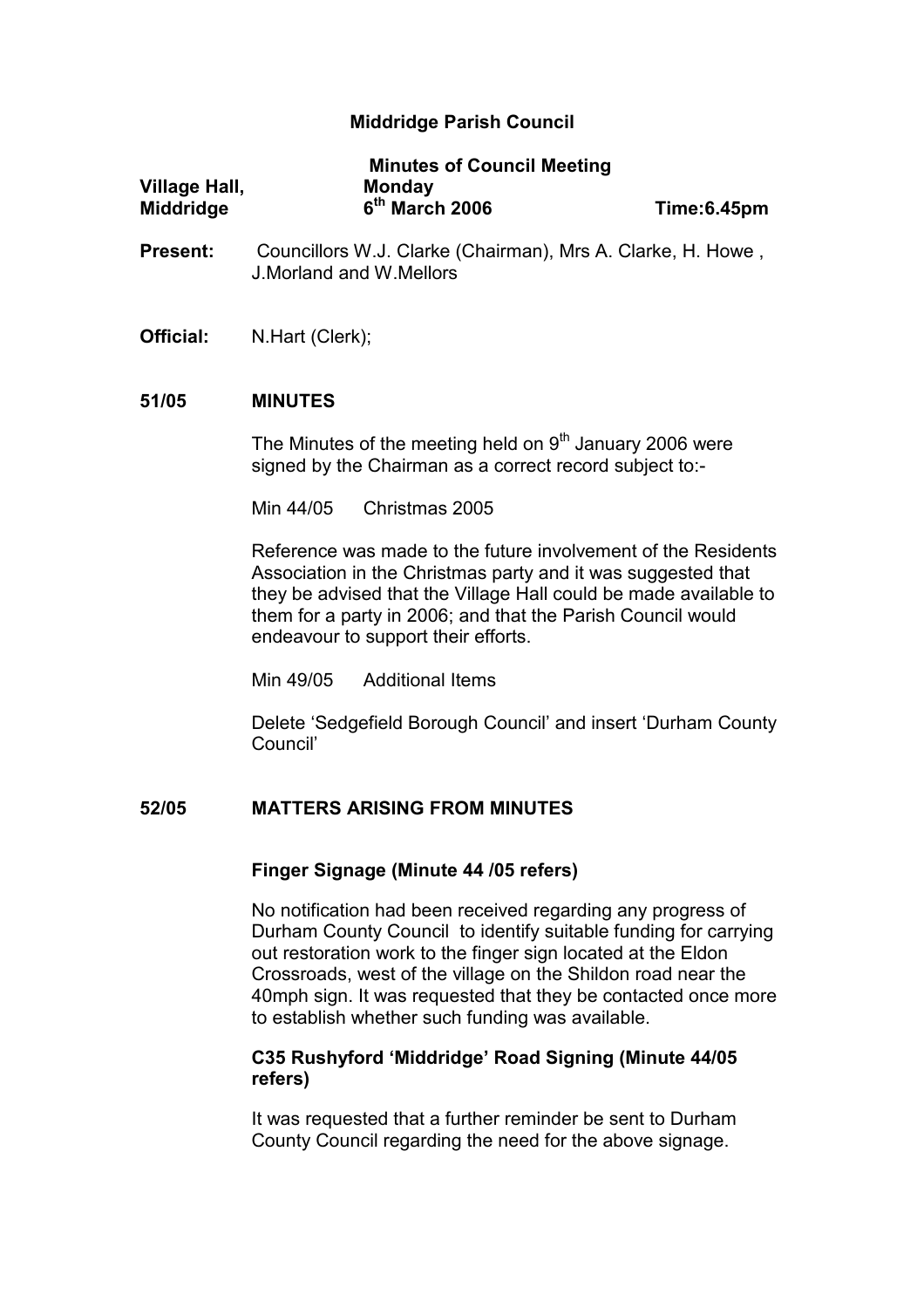# Parish Precept 2006/2007 (Minute 47/05 refers)

It was suggested that residents be advised in the next edition of the Village Newsletter of the their opportunity to attend the Annual Parish Meeting on the  $9<sup>th</sup>$  May 2006 to comment on the Parish Council's plans/priorities for 2006/2007.

## General Correspondence (Minute 48/05 refers)

Reference was made to the work of the Sub Committee of members of the Parish in consulting upon; and preparing, proposals for submission to Sedgefield Borough Council regarding the Village's Play Area as part of a bid for funding from the Borough Council's Fixed Play Investment Strategy Fund 2006/2007.

It was noted that the submission had been made to the relevant officer by the required deadline and included proposals for a picnic table, chairs, monkey ladder, ramps, 5 a side surface, roundabout etc.. A report on progress with regard to the bid would be submitted as soon as any progress was known.

## 53/05 ACCOUNTS FOR PAYMENT

Members considered a schedule of Accounts for Payment.

 RESOLVED that the following accounts be approved for payment:-

| <b>JWS Power Wash</b>      | <b>Bus Shelter Cleaning</b>    | £27.00  |
|----------------------------|--------------------------------|---------|
| Durham County Council      | <b>Christmas Tree Dressing</b> | £290.23 |
| N.Hart                     | Salary                         | £141.67 |
| N.Hart                     | Postage                        | £2.70   |
| <b>Lyndhurst Nurseries</b> | Supply of Xmas Tree            | £70.00  |

### 54/05 EXCLUSION OF THE PUBLIC

RESOLVED that the public be excluded from the meeting for the following item of business on the grounds that it involved the likely disclosure of exempt information regarding the financial affairs of a third party in accordance with paragraphs 7 & 9 of Part 1 of the Local Government Act 1972.

## 55/05 GROUNDS MAINTENANCE & GENERAL REPAIRS

i) Consideration was given to two quotations received in respect of works on behalf of the Parish Council to carry out its Grounds Maintenance requirements for 2006/2007.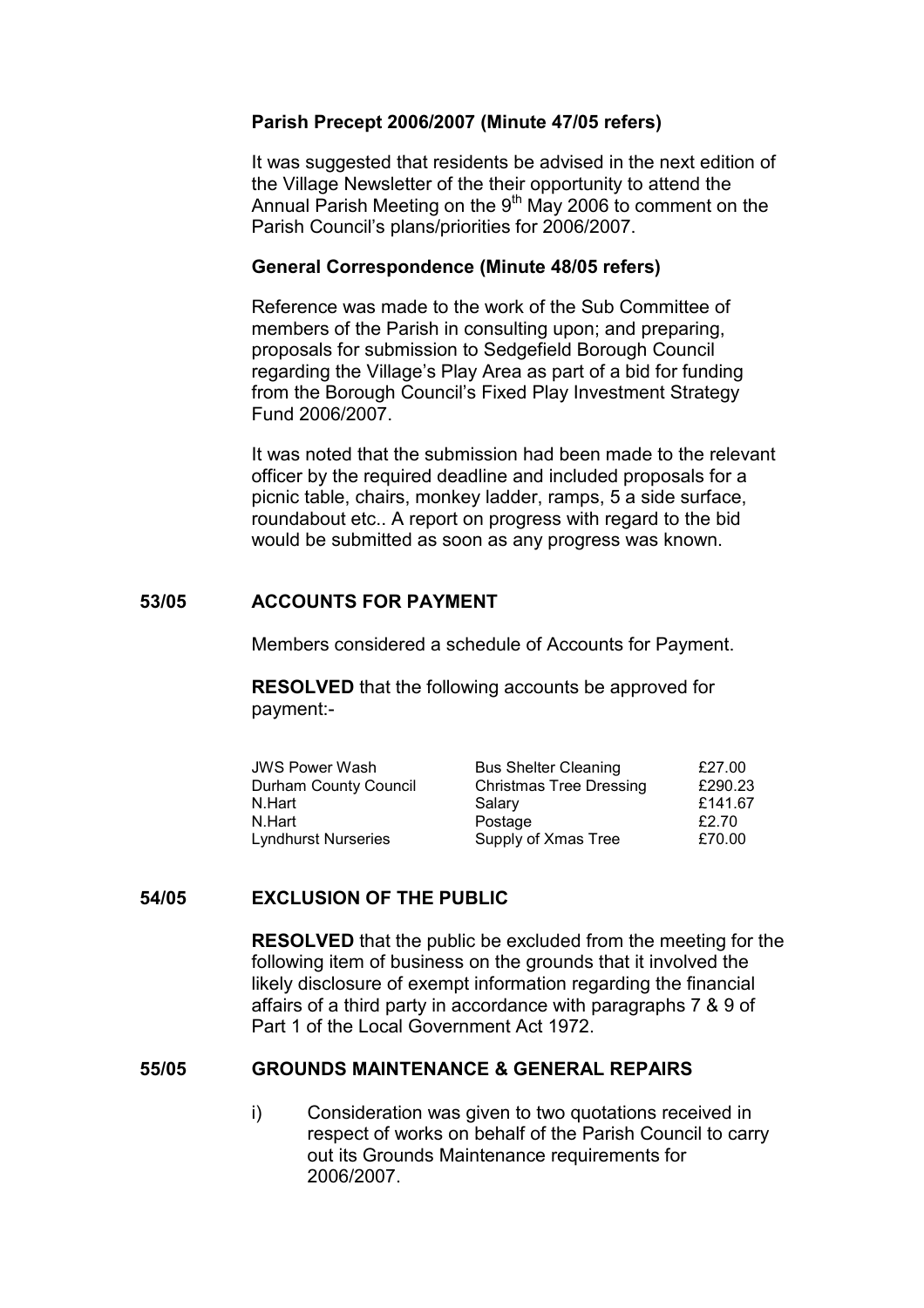RESOLVED that the Grounds Maintenance contract for 2006/2007 be awarded to C.E.W. in accordance with the submitted quotation.

ii) The Chairman advised that estimates had been invited from suitably qualified tree surgeons to carry out an inspection of the required tree maintenance works to trees on the Village Green; following several residents reports of concerns regarding their safety. Consideration was given to two quotations received. It was noted that Sedgefield Borough Council had advised that whilst they were content for the above works to be carried out to the trees; which were situated within the Conservation Area, the Borough Council itself did not have any funding available for the works. It would therefore be a matter for the Parish Council to fund the works.

RESOLVED that the proposed works in respect of tree maintenance be carried out by H.T.S. in accordance with the submitted quotation of £695 on the basis that the proposed 10% crown thinning works be not carried out; and instead, the Poplar tree be removed.

### The Meeting then resumed in public session

iii) Consideration was given to participation by the Parish Council in the Durham County Council (DCC) Parish Paths Scheme for 2006/2007.

RESOLVED that an application be extended to DCC for participation in the Parish Paths Scheme for 2006/2007, in accordance with the existing specification, and that quotations be invited.

### 56/05 PROPOSED SALE OF ALLOTMENTS, MIDDRIDGE

No further progress had been reported by Durham County Council regarding its proposals to dispose of the above allotment site. It was suggested that the Clerk maintain contact with the relevant officers regarding any subsequent progress.

#### 57/05 ADDITIONAL ITEMS

An invitation had been received for a representative of the Parish Council to attend Shildon Town Council's 40's/50's Ball